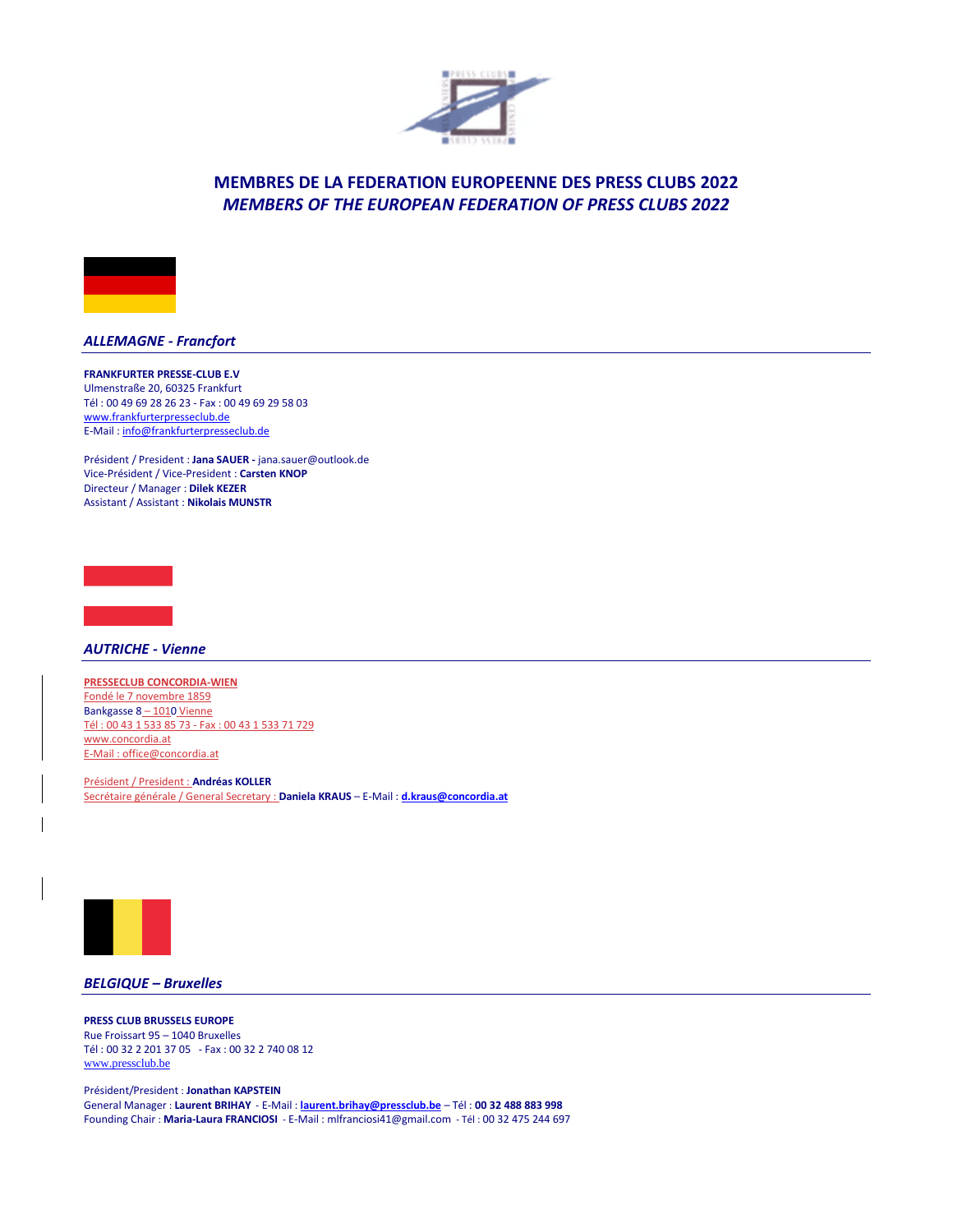



*BELGIQUE – Liège*

**MAISON DE LA PRESSE DE LIEGE** Rue Haute Sauvenière, 19 – 4000 Liège Tél : 00 32 4 222 23 39 E-Mail : [maisondelapresseliege@teledisnet.be](mailto:maisondelapresseliege@teledisnet.be)

Président/President : **Jacques CREMER -** E-Mail : [jcre@rtbf.be](mailto:jcre@rtbf.be) Secrétaire/ Secretary : **Clarisse FLOHIMO**



*BIELORUSSIE – Minsk*

**PRESS CLUB BIELORUSSIE**  Minsk, vul. V. - Charuzaj 3-601 Tél : 00 375 33 375 45 20 [www.press-club.by](http://www.press-club.by/) E-Mail : [office@press-club.by](mailto:office@press-club.by)

Présidente/Presidente : **Yuliya SLUTSKAYA** Secrétaire general /General Secretary : **Anton RULIOU** – E-Mail : **<anton.ruliou@solidarityby.eu>**



*ESPAGNE – Barcelone*

**ASSOCIATION DE JOURNALISTES DE CATALOGNE (COL·LEGI DE PERIODISTES DE CATALUNYA)** Rambla de Catalunya - 10, pral. 08007 Barcelona – Espagne Tel. 00 34 93 317 19 20 [www.periodistes.org](http://www.periodistes.org/)

Directrice des Relations Internationales/Manager **: Mónica Viñas -** E-mail: **[mvinas@periodistes.org](mailto:mvinas@periodistes.org)**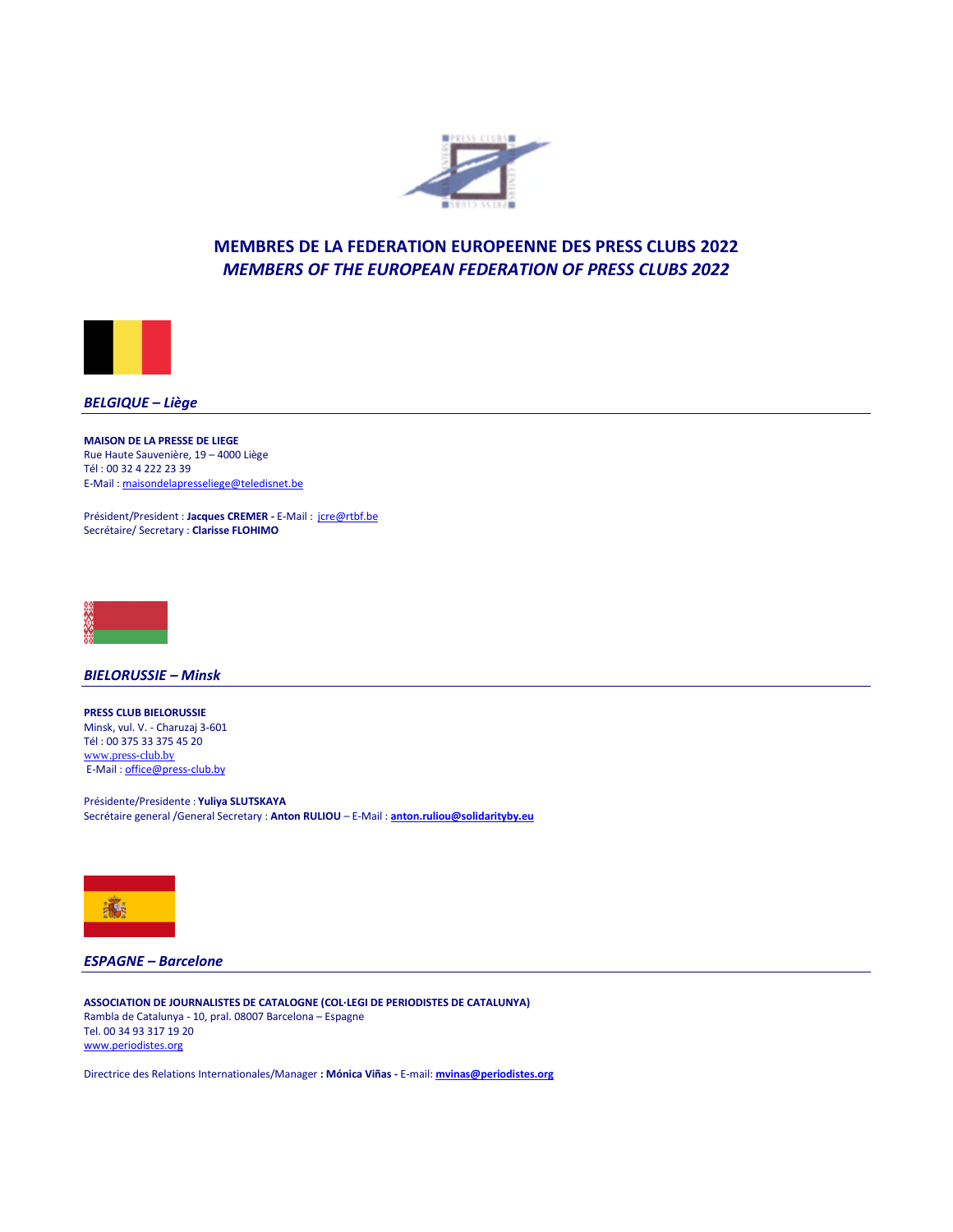



*FRANCE – Paris*

**PRESS CLUB DE FRANCE** 82 rue Henri Farman – 92130 Issy-les-Moulineaux Tél : 00 33 1 41 33 73 09 <www.pressclub.fr>

Président / President : **Olivier de LAGARDE** Directrice / Manager : **Isabelle BOURDET** - E-Mail : **<ibourdet@pressclub.fr>**

### *FRANCE – Lille*

**CLUB DE LA PRESSE HAUTS-DE-FRANCE** 51 rue Gauthier de Châtillon 59000 Lille Tél : 00 33 3 28 38 98 40 – Fax : 00 33 3 28 38 98 42 <www.clubdelapressenpdc.org> E-mail : direction@clubdelapressenpdc.fr

Président / President: **Philippe ALLIENNE** Directrice / Manager : **Faouzia ALLIENNE**

### *FRANCE – Montpellier*

**CLUB DE LA PRESSE DE MONTPELLIER**  1, Place du Nombre d'Or - 34000 Montpellier Tél : 00 33 4 67 65 39 09 – Fax : 00 33 4 67 64 59 40 <www.clubpresse.org> E-mail [: contact@clubpresse.org](contact@clubpresse.org)

Président / President : **Yannick POVILLON** Directrice / Manager : **Agnès MAURIN**



## *GRANDE BRETAGNE - Londres*

**LONDON PRESS CLUB 6th floor, 2 More London Riverside, London SE1 2RR** Tél. : 00 44 20 7353 7086/7087 - Fax : 00 44 20 7353 7087 <www.londonpressclub.co.uk> E-Mail [: info@londonpressclub.co.uk](mailto:info@londonpressclub.co.uk)

Directeur / Manager : **Doug WILL -** E-Mail [: doug.wills@standard.co.uk](mailto:doug.wills@standard.co.uk) Membre /Member : **Martyn BOND** - E-mail [: martyn.bond@cantab.net](mailto:martyn.bond@cantab.net)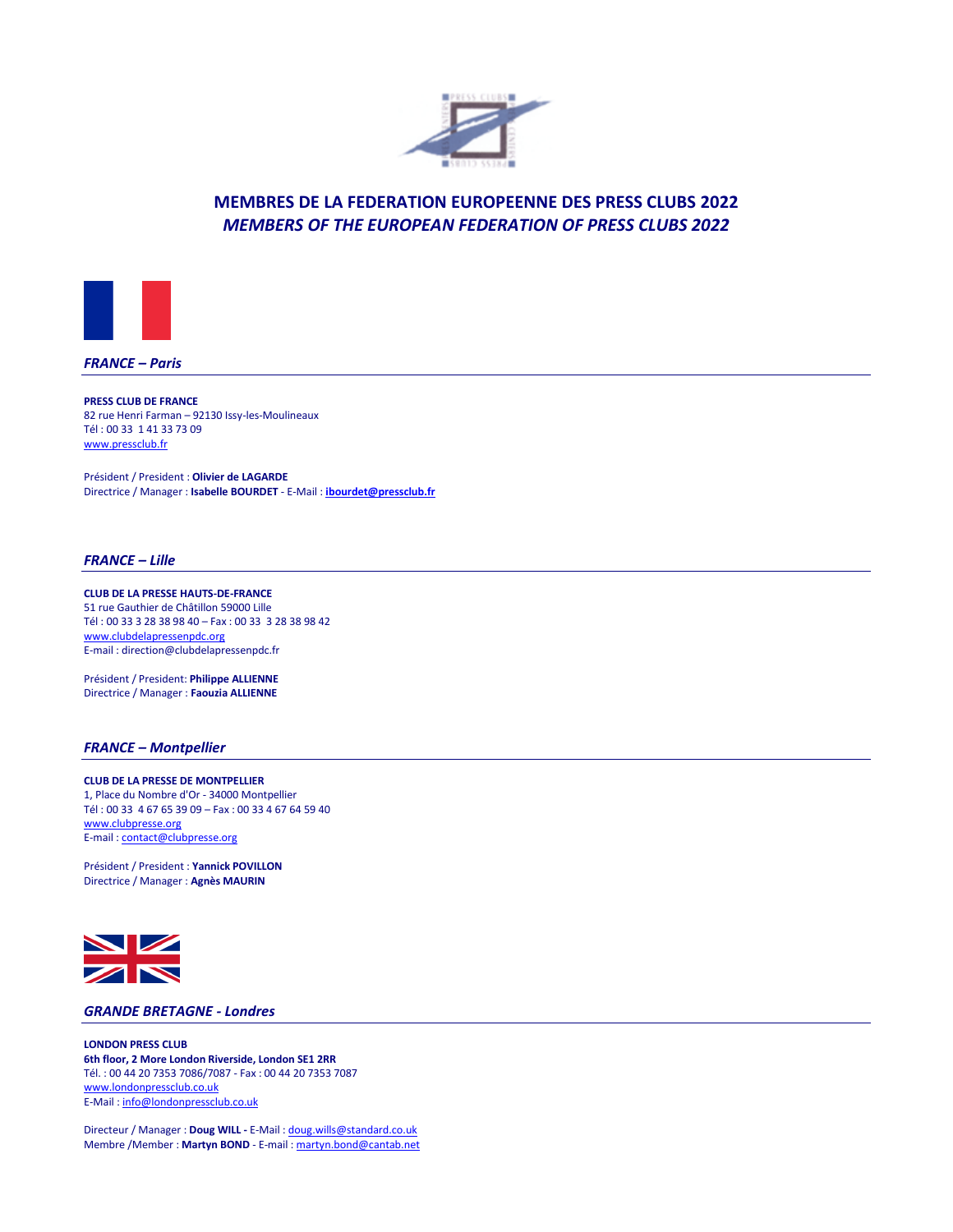



## *PAYS BAS - La Haye*

INTERNATIONAAL PERSCENTRUM NIEUWSPOORT Adresse /Address : Lange Poten 10, 2511 CL Den Haag, Netherlands Tél /Phone : +31 70 346 94 40 Fax :+31 70 364 23 80 Email : receptie@nieuwspoort.n[l www.nieuwspoort.nl](http://www.nieuwspoort.nl/)

Directeur/Director : Eric Janssen



*ISRAEL - Jerusalem*

**JPC - THE JERUSALEM PRESS CLUB** S.A. Nachon 2 - Mishkenot Sha'ananim - P.O.Box 8215 - Jerusalem 96263 Tel : 00 972-2- 540 2664 - Fax : 00 972-2-5474110 [www.jerusalempressclub.com](http://www.jerusalempressclub.com/) E-mail : [info@jerusalempressclub.com](mailto:info@jerusalempressclub.com)

Président / President : **Dan MERIDOR** Directeur / Executive Director: **Uri DROMI** - E-mail : **[Dromi@jerusalempressclub.com](mailto:Dromi@jerusalempressclub.com) -** Tél : **00 972 54 219 1881**



## *ITALIE - Milan*

**CIRCOLO DELLA STAMPA DI MILANO** Corso Venezia 48 20121 Milan Tél. : 00 39 027 60 22 712 – Fax : 00 39 02 76 00 30 14 <www.circolostampamilano.it> E-Mail [: eventi@circolostampamilano.it](eventi@circolostampamilano.it) E-Mail [: amministrazione@circolostampamilano.it](amministrazione@circolostampamilano.it)

Présidente / President : **Paolo PERUCCHINI -** E-Mail [: paoloperucchini@gmail.com](mailto:paoloperucchini@gmail.com) Directrice/Executive Director : **Gabriela PIROLI** - E-Mail [: piroli@mondadori.it](mailto:piroli@mondadori.it)